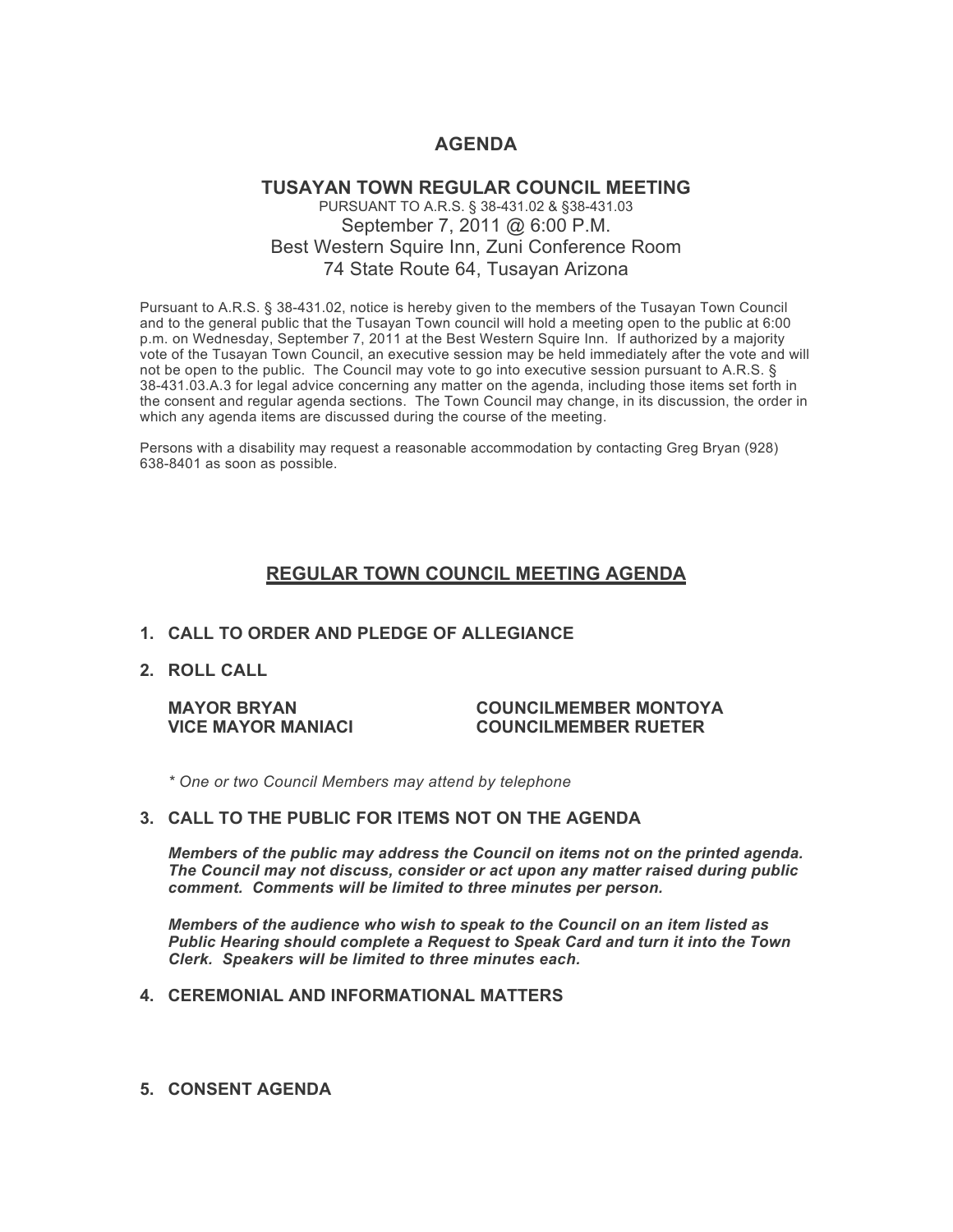**ITEMS ON THE CONSENT AGENDA ARE ROUTINE IN NATURE AND WILL BE ACTED ON WITH ONE MOTION AND ONE VOTE. PUBLIC HEARING ITEMS ARE DESIGNATED WITH AN ASTERISK (\*). MEMBERS OF THE COUNCIL OR STAFF MAY ASK THE MAYOR TO REMOVE ANY ITEM FROM THE CONSENT AGENDA TO BE DISCUSSED AND ACTED UPON SEPARATELY.**

**Consideration and possible approval of Administrative/Treasurer's Report**

Acceptance of the Finance Report Approval of the Payment of Bills Approval of Minutes

## **6. COMMITTEE REPORTS**

## **7. PUBLIC HEARING**

Open Public Hearing

## **Case #ANN2011-08-05-001 Annexation of Ten X and Surrounding Properties**

Request of Stilo Development Group USA, LP for an **annexation of** 

**approximately 5,637.5 acres** of land to include the Ten X Ranch property and

surrounding properties into the incorporated boundaries of the Town of Tusayan.

Take Testimony

Close Public Hearing

#### **8. ITEMS FOR ACTION**

**Consideration and possible approval of Resolution No. \_\_\_\_\_\_\_\_ requiring Stilo Development Group USA, LP to reimburse costs borne by the Town of Tusayan until all meetings and plan review processes regarding the proposed development project are completed and the project is approved by the Town Council.**

**Consideration and possible approval of a procedure to be followed for the purpose of filling the current vacancy on the Tusayan Town Council.**

#### **9. ITEMS FOR DISCUSSION**

 **Code Enforcement Code of Ethics Municipal Codes Update on Internet Services Update on Retreat Update on Town Hall Modular Unit**

**10. REPORTS OF TOWN MANAGER AND STAFF**